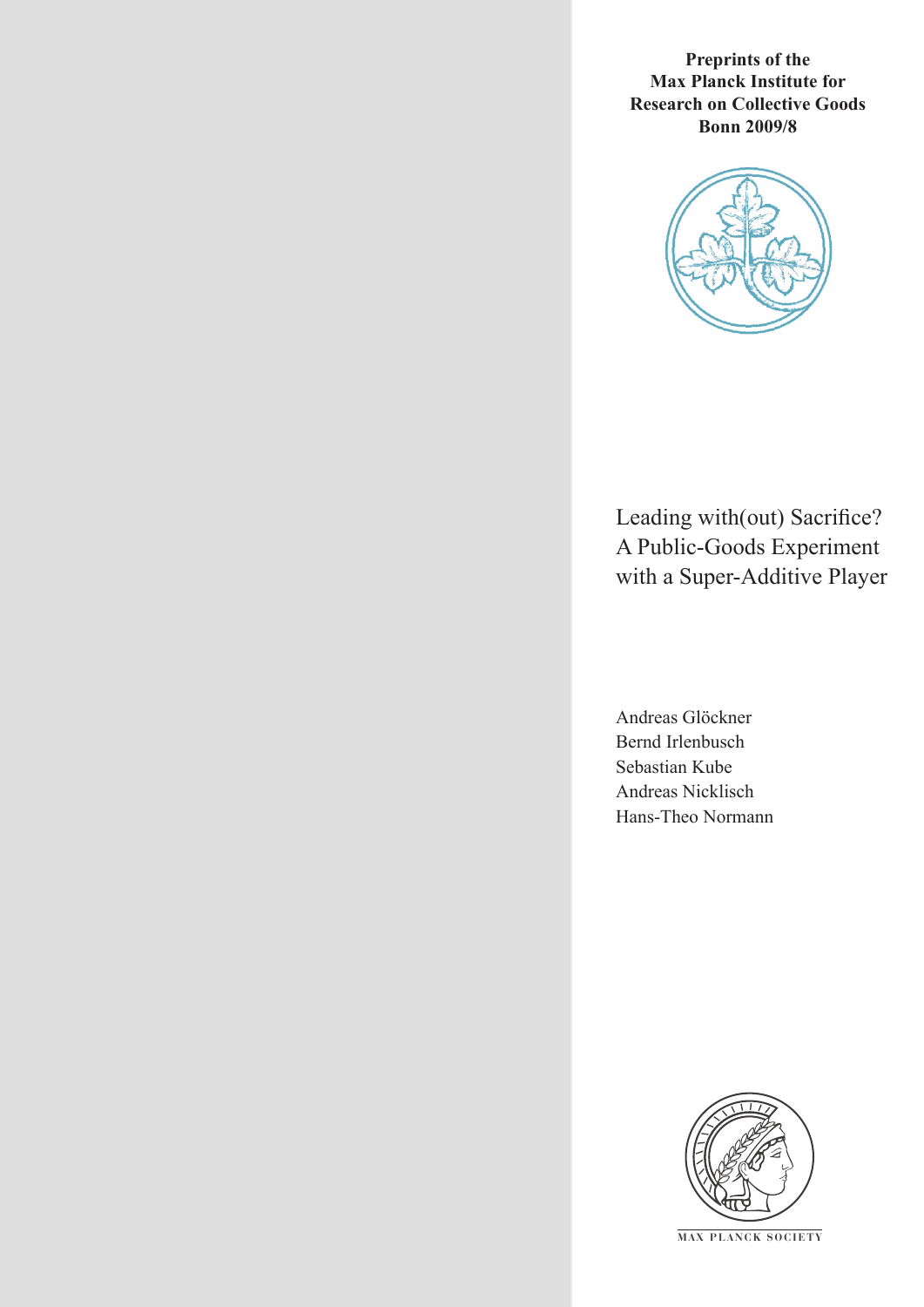

# **Leading with(out) Sacrifice? A Public-Goods Experiment with a Super-Additive Player**

Andreas Glöckner Bernd Irlenbusch Sebastian Kube Andreas Nicklisch Hans-Theo Normann

März 2009

Max Planck Institute for Research on Collective Goods, Kurt-Schumacher-Str. 10, D-53113 Bonn http://www.coll.mpg.de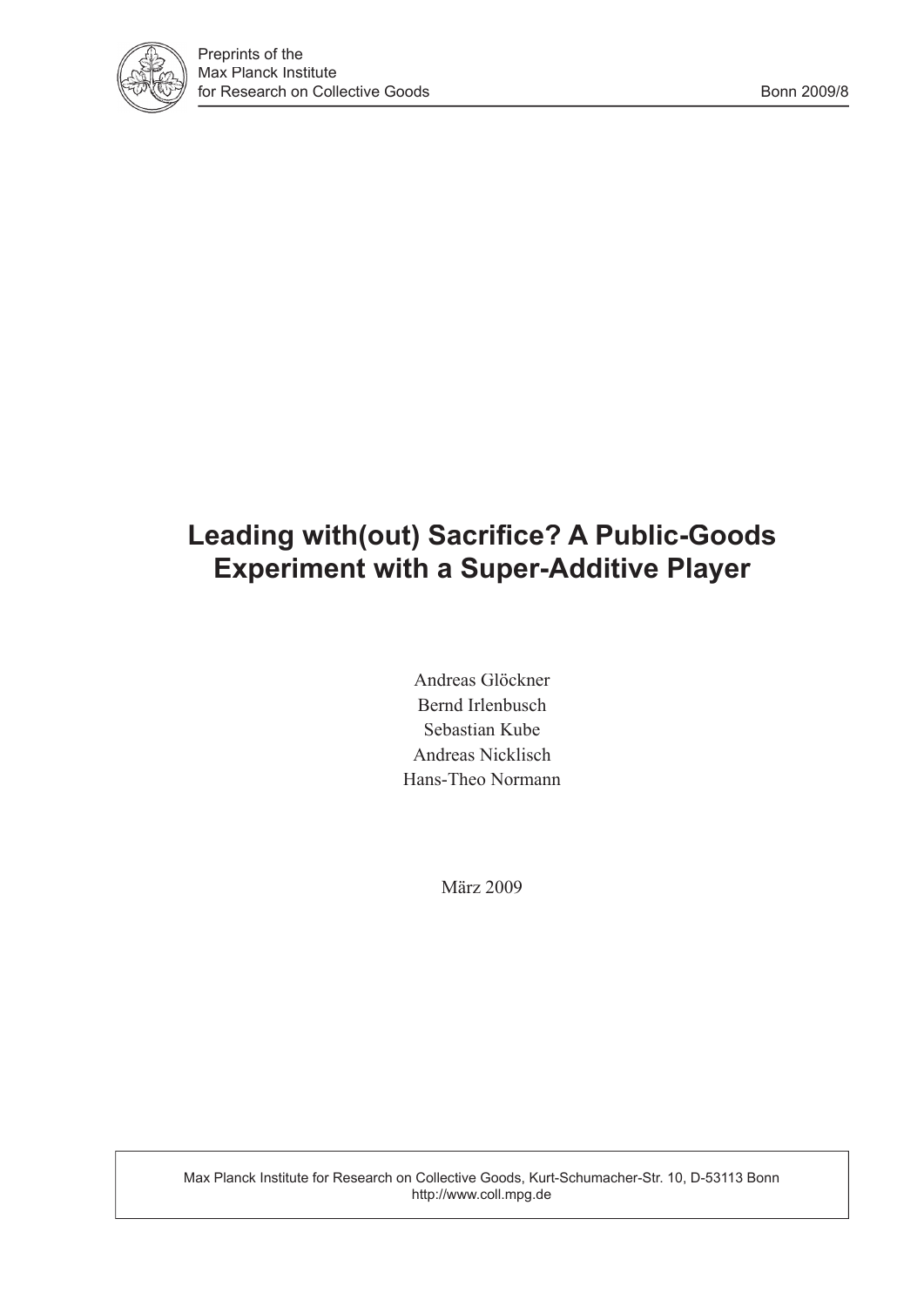# **Leading with(out) Sacrifice? A Public-Goods Experiment with a Super-Additive Player**†

**Andreas Glöckner Bernd Irlenbusch Sebastian Kube Andreas Nicklisch Hans-Theo Normann** 

Max Planck Institute for Research on Collective Goods, Kurt-Schumacher-Str. 10, 53113 Bonn, Germany. email: [surname] @coll.mpg.de

# **Abstract**

j

We analyse two team settings in which one member in a team has stronger incentives to contribute than the others. If contributions constitute a sacrifice for the strong player, the other team members are more inclined to cooperate than if contributions are strictly dominant for the strong player.

*Keywords:* Experiments, Leadership, Reciprocity, Voluntary Contribution Mechanism

*JEL:* C91, C92, H40, H41

<sup>†</sup> We thank Michael Kurschilgen for useful comments.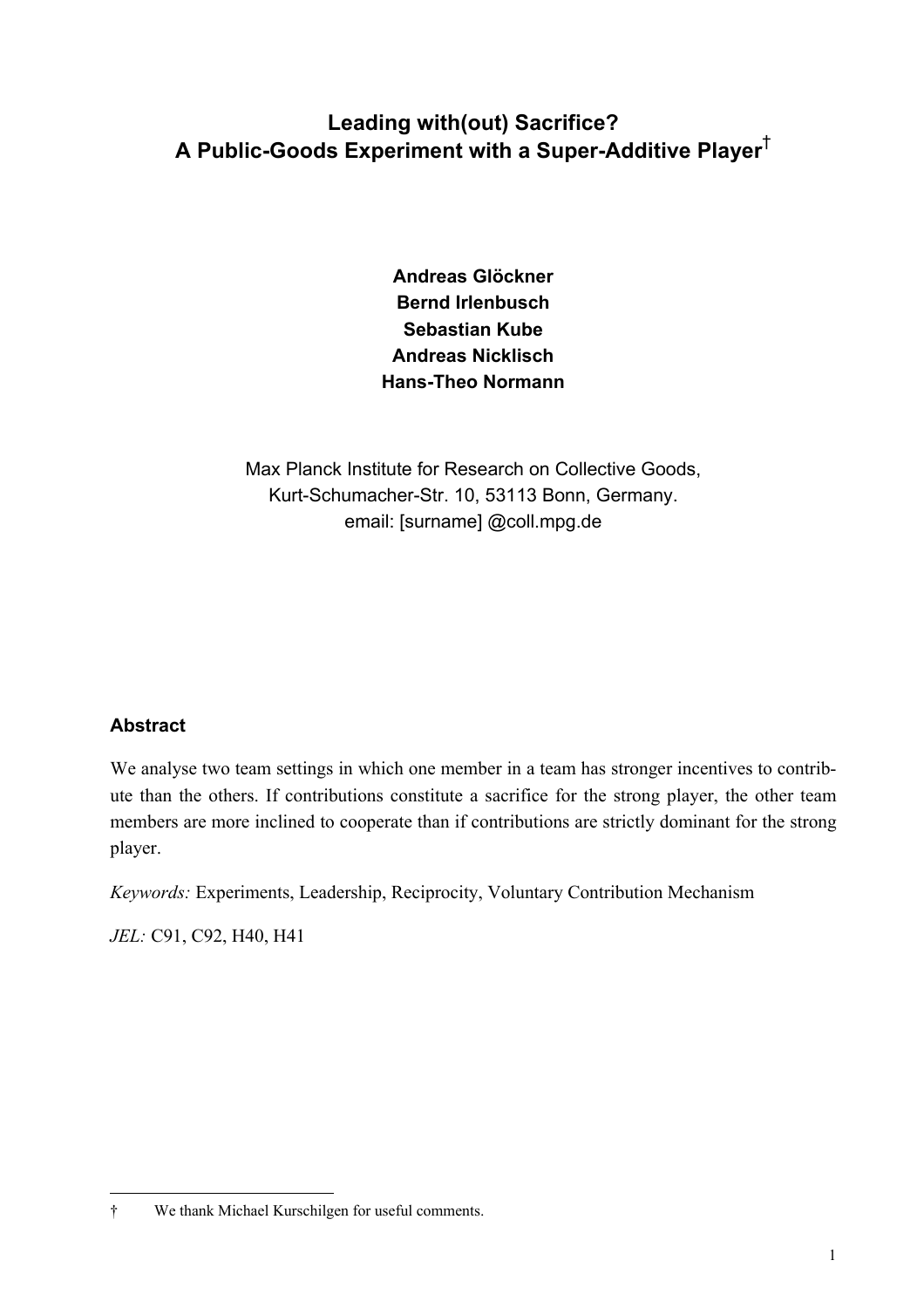# **1. Introduction**

j

Suppose several academics are working together on a research project. Usually, providing input to the joint project much resembles contributing to a public good, and therefore reciprocity and conditional cooperation may affect the team members. But now assume that for a certain team member, working on the project pays privately. For example, this researcher might have to accomplish a task required for the project (say, gathering data or acquiring knowledge about a new research method) for some closely related and profitable consultancy work anyway. How will the collaborators on the project respond to the work input of this team member? Will they regard it as an example to follow or rather neglect any reciprocity motive because of the private profitability of the work?

We analyse this situation by introducing a public-goods experiment where one player has a higher marginal per-capita rate of return (MPCR) from the public good than the others. In our baseline treatment, one player (a "super-additive" player) has an MPCR larger than one, i.e., she has a net benefit from contributing to the public good.<sup>1</sup> In a control treatment, the distinguished player has a high per-capita rate but smaller than one, such that contributions are relatively cheap for this player but still constitute a sacrifice.

Our data show that the presence of a strong player with an MPCR smaller than one has a positive impact on the contributions of the other players. However, if the strong player has an MPCR larger than one, the other group members contribute less than in the comparison treatment, although the distinguished player contributes almost her entire endowment.

The results contribute to the literature on conditional cooperation and reciprocity. There is substantial evidence that subjects are conditional cooperators, i.e., they cooperate only if other players of the group do the same (Fischbacher et al. 2001). This robust finding has initiated publicgoods experiments in which group members choose sequentially. Some player becomes the first mover – either voluntarily or exogenously imposed – who can give a positive example to the other group members (Clarke and Sefton 2001; Gächter and Renner 2007; Potters et al. 2005, 2007; Güth et al. 2007; Levati et al., forthcoming). These studies find that participants indeed reciprocate to first movers who provide an example. Our results show that a leader's sacrifice (Choi, Mai-Dalton 1998; De Cremer, van Knippenberg 2005) considerably supports the emergence of this behaviour.

<sup>1</sup> Zelmer (2003) reviews linear public-goods games with asymmetric marginal per capita rates of return, none of which involves players with a rate larger than one.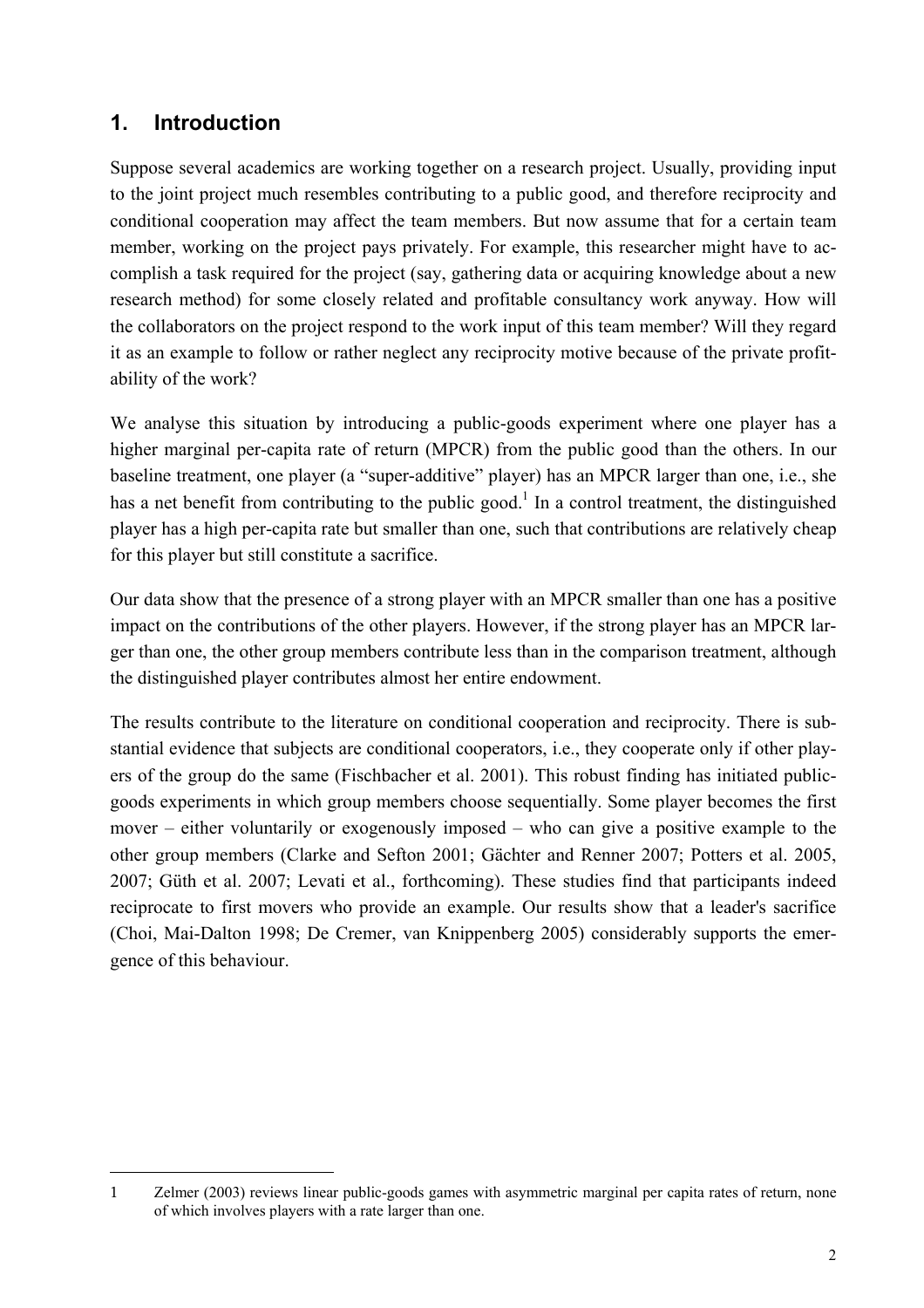# **2. The Experiment**

 $\overline{a}$ 

# **2.1 Experimental Design**

In our experiment, subjects participate in 2x10 periods of a typical linear public-goods game in constant groups of four players with a surprise restart<sup>2</sup> after period 10. Each group consists of one player of type A and three players of type B. The subjects' types are randomly determined at the beginning and kept constant throughout the experiment. Players interact anonymously, but player types are common knowledge.

Players receive an endowment of 20 tokens per period and simultaneously decide how to share this endowment between their private and a joint group account. Subsequently, they are informed about the individual contributions of each player in the group and their own payoff. Players receive 1 point for each token they put in their private account. Additionally, all players in the group earn points for each token that is put in the group account either by themselves or by any other player. Players of type B receive 0.4 points per group account token. The MPCR for players of type A differs across treatments: In our main treatment [T 1.4] their MPCR equals 1.4, whereas it is 0.9 in our control treatment [T 0.9]. Consequently, player *i*'s individual period payoff,  $\pi$ <sup>*i*</sup>, equals

$$
\pi_{i} = e_{i} - g_{i} + (0.4 + 0.5\delta_{i})\sum_{j} g_{j},
$$
\n(1)

where *ei* denotes player *i'*s endowment, *gi* player *i*'s contribution to the joint group account, and *δ<sup>i</sup>* equals 1 if player *i* is of type A in [T 0.9], *δ<sup>i</sup>* equals 2 if player *i* is of type A in the [T 1.4], and 0 otherwise. The computerised experiments<sup>3</sup> were conducted at the EconLab at the University of Bonn in December 2007. We ran 4 sessions with a total of 21 matching groups (84 subjects), leaving us with 10 independent observations in treatment [T 0.9] and 11 independent observations in treatment [T 1.4]. At the beginning of each session, instructions were distributed and read out aloud.<sup>4</sup> Afterwards, participants could pose clarifying questions in private and had to answer a set of control questions to ensure that everybody had understood the game. A session lasted for about 45 minutes. Points earned were accumulated over all periods and converted at an exchange rate of 1 Euro per 85 points. Subjects earned on average 10.93 Euro (standard deviation 1.78 Euro) including a show-up fee of 4 Euro.

<sup>2</sup> The restart was announced only at the end of the first ten periods, and group composition and players' types were kept constant across all periods (see Andreoni 1988 or Croson 1996 for similar restart-designs).

<sup>3</sup> Subjects were recruited with the online recruiting system ORSEE (Greiner 2004), and the experimental software was developed with the zTree software package (Fischbacher 2007).

<sup>4</sup> English translations of the German instructions are available from the authors upon request.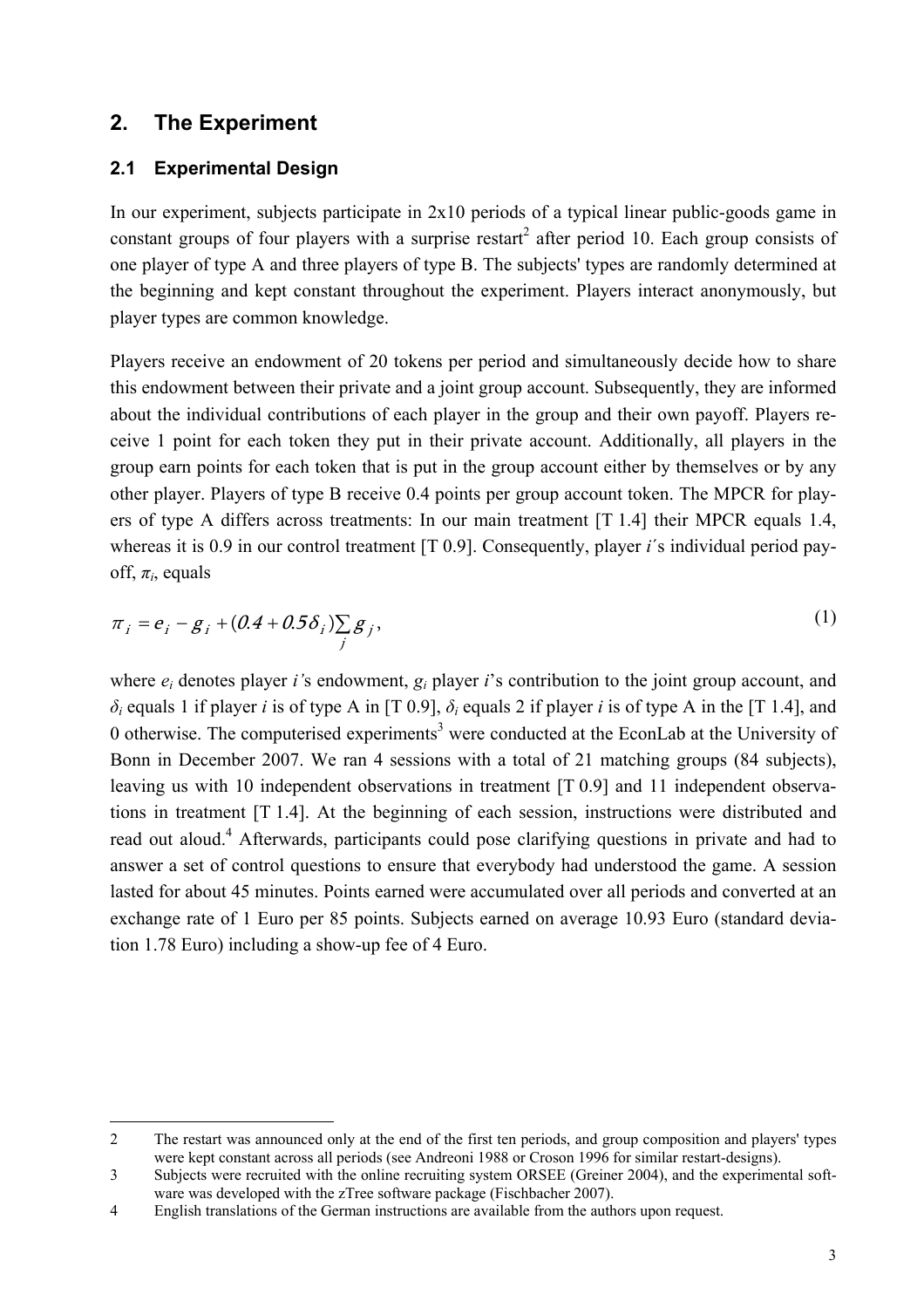### **2.2 Behavioural Predictions**

In our control treatment [T 0.9], zero contributions are the unique subgame-perfect Nash equilibrium in each stage game of the finitely repeated linear public-goods game, if one assumes players who are rational and only interested in their own monetary payoff. Also players of type B in treatment [T 1.4] contribute nothing in the Nash equilibrium. Due to the MPCR being greater than one, A-players in [T 1.4] have a dominant strategy to contribute their entire endowment to the public good. Thus, under standard assumptions, we should expect to observe a treatment effect only in the decision of A-players.

Once we move away from the standard assumptions and introduce, e.g., reciprocity or conditional cooperation, B-players' behaviour might also be affected by the treatment manipulation. The high contributions of the super-additive player A in [T 1.4] could possibly motivate them to cooperate and contribute a substantial amount, too. However, if it is not A's contribution per se that matters, but rather the assumed underlying motivation, the incentive structure in [T 1.4] might hamper conditional cooperation – simply because high contributions of player A cannot be identified as being a clearly cooperative action. As a consequence, B-players might then be unsure about whether to reciprocate or not.

### **2.3 Results**

Figure 1 illustrates the average contributions in both treatments and for both types of players.



**Figure 1:** Mean contributions by periods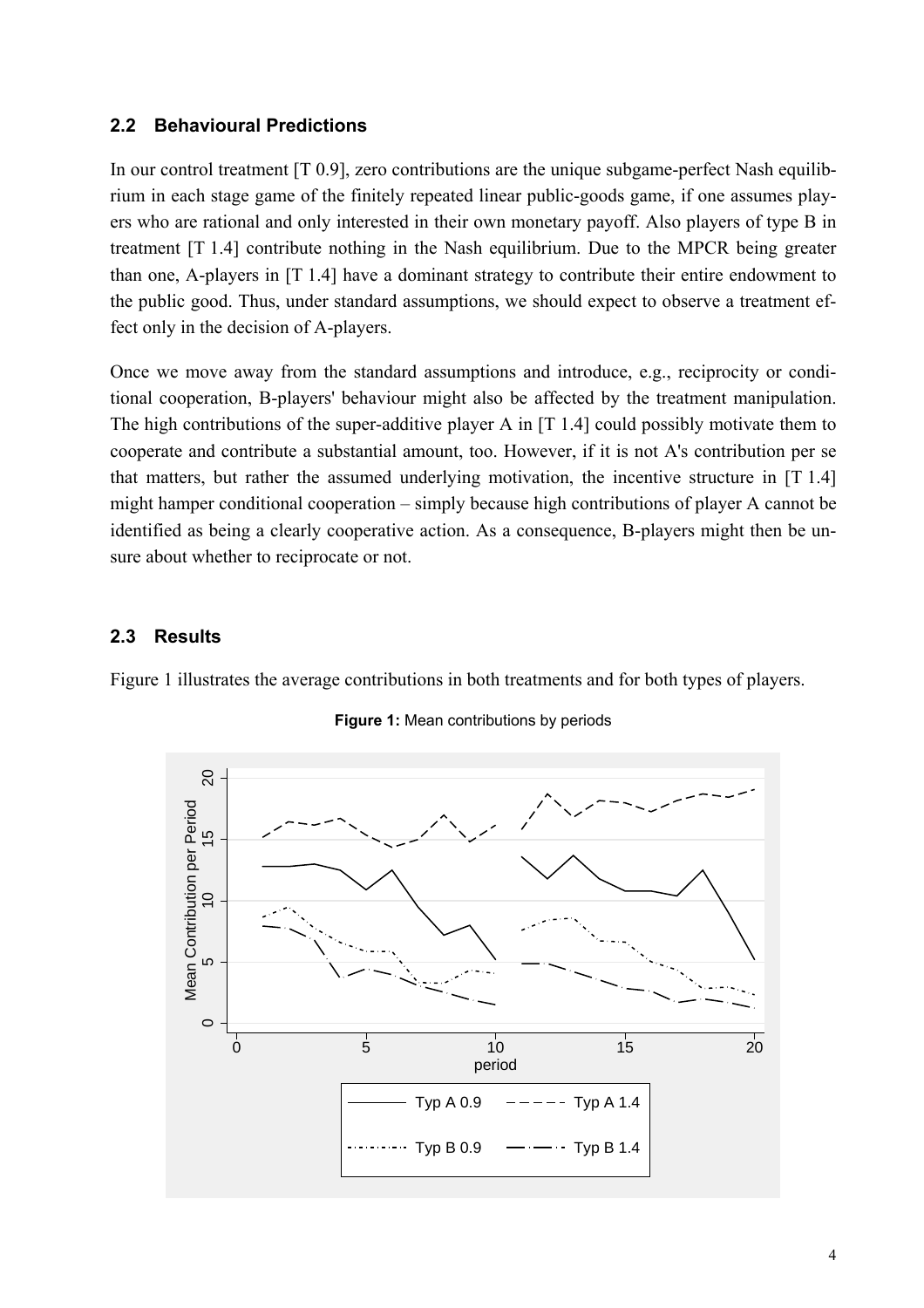The effect of increasing the MPCR of player A is strong and significant. When their MPCR equals 1.4 instead of 0.9, they contribute on average about 50% (40%) more in the first (second) phase of the experiment (rank sum test,  $p = 0.02$  and  $p = 0.01$ , one-sided). The difference remains stable and significant over time (cp. Table 1).

By contrast, the contributions of players B are much higher in the absence of a super-additive player. Compared to treatment [T 1.4], players B contribute approximately 34% (93%) more to the public good in the first (second) phase of treatment [T 0.9]. Except for the beginning, this difference reaches significance over time (e.g., *p* < 0.05, rank sum test on periods 11-20, cp. Table 1).

| <b>Period</b> | 1            | $1 - 5$   | 10<br>$6 - 10$ |      | $1 - 10$  |  |
|---------------|--------------|-----------|----------------|------|-----------|--|
| Type A 0.9    | 12.8         | 12.4      | 8.5            | 5.2  | 10.4      |  |
| Type $A$ 1.4  | 15.2         | 16.0      | 15.5           | 16.2 | 15.7      |  |
| Prob> z       | 0.66         | 0.13      | 0.01           | 0.01 | 0.02      |  |
|               | 11           | $11 - 15$ | 16-20          | 20   | $11 - 20$ |  |
| Type $A$ 0.9  | 13.6         | 12.3      | 9.6            | 5.2  | 11.0      |  |
| Type $A$ 1.4  | 15.8         | 17.5      | 18.3           | 19.1 | 17.9      |  |
| Prob> z       | 0.43         | 0.02      | 0.01           | 0.01 | 0.01      |  |
|               | $\mathbf{1}$ | $1-5$     | $6 - 10$       | 10   | $1 - 10$  |  |
| Type B 0.9    | 8.7          | 7.7       | 4.2            | 4.1  | 5.9       |  |
| Type $B$ 1.4  | 7.9          | 6.1       | 2.6            | 1.5  | 4.4       |  |
| Prob> z       | 0.39         | 0.25      | 0.09           | 0.09 | 0.26      |  |
|               | 11           | $11 - 15$ | 16-20          | 20   | $11 - 20$ |  |
| Type $B$ 0.9  | 7.6          | 7.6       | 3.5            | 2.3  | 5.6       |  |
| Type $B$ 1.4  | 4.9          | 4.1       | 1.9            | 1.2  | 2.9       |  |
| Prob> z       | 0.22         | 0.13      | 0.08           | 0.28 | 0.05      |  |

**Table 1:** Contributions by periods

Note: The table reports average contribution to the public good for treatment [T 0.9] and [T 1.4] (first two rows). The third row reports p-values (two-sided) from a nonparametric Wilcoxon rank sum test

The tendency of higher contributions from B-players in [T 0.9] is despite the fact that players A contribute more in [T 1.4] than in [T 0.9]. Our data thus suggest that the unambiguousness of A's motivation to contribute is an important factor for conditional cooperation. This can also be seen by calculating a Spearman correlation coefficient between B-players' average contributions and player A's contribution in the previous period as a descriptive measure for each independent observation separately, and then comparing the coefficients between treatments.<sup>5</sup> This descriptive measure of the reaction of B-players' contributions on the behaviour of A on average equals 0.18 in [T 0.9] and  $-0.07$  in [T 1.4], the difference being significant (rank sum test,  $p = 0.04$ , twosided). Correspondingly, after the A-player has contributed more than zero in the previous period

 $\overline{a}$ 

<sup>5</sup> Three matching groups in 1.4 are excluded, because their players A always contributed their entire endowment, resulting in too many ties to calculate a correlation coefficient.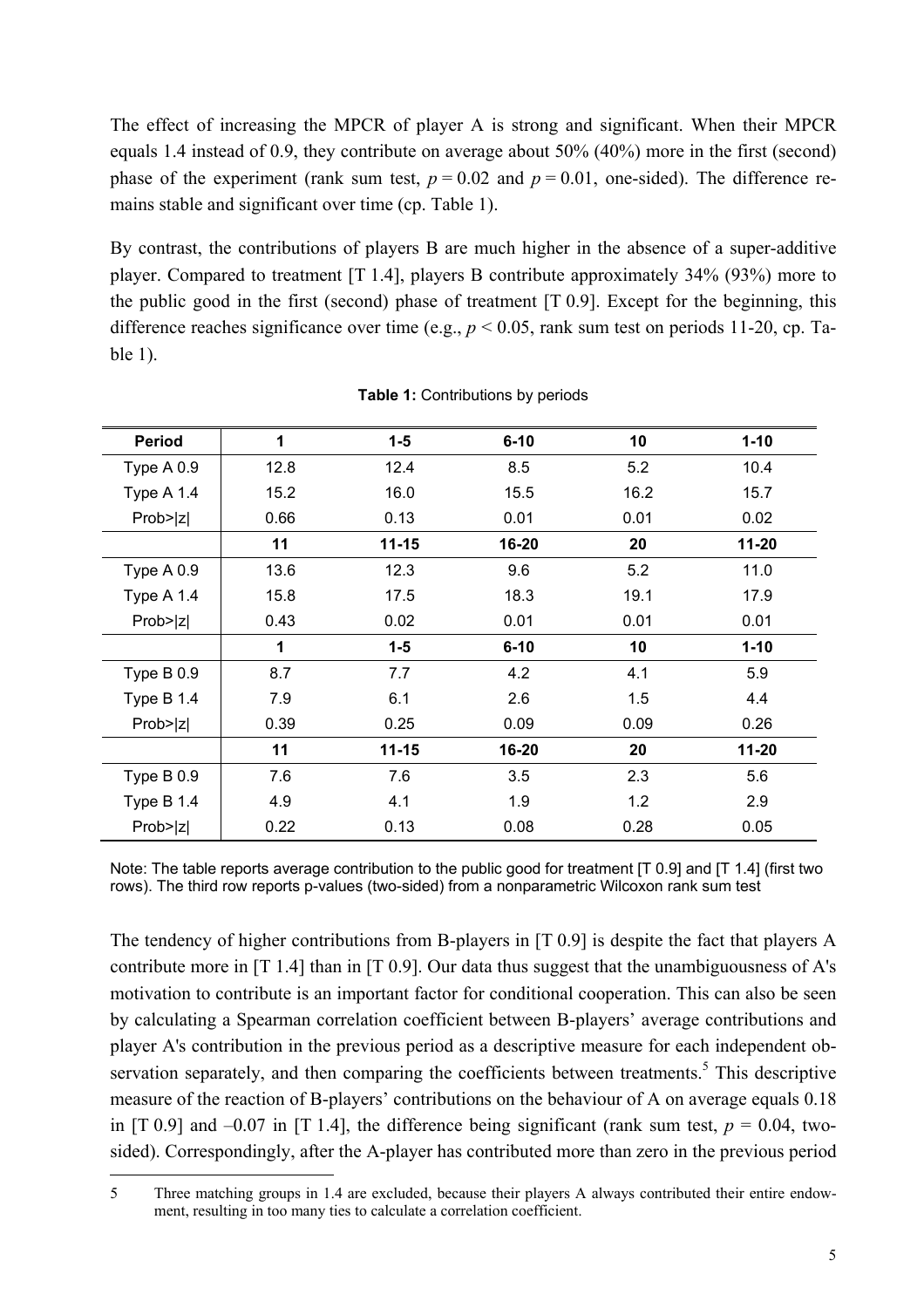the mean contribution of B-players is 6.1 in treatment [T 0.9], but only 3.7 in treatment [T 1.4]. In both treatments, B-players' contributions are more in line with the average contributions of the other B-players in the previous period (the average Spearman correlation coefficient is 0.27 in both treatments).

In treatment [T 0.9] we observe a typical restart effect, i.e., contribution levels in periods 1 and 11 are virtually the same. This is true for both player types. Yet, in treatment [T 1.4] – although A-players' contributions are relatively stable during the first 10 periods – players B exhibit a less cooperative attitude: in the second phase they start at a lower level than in the first phase (signed rank test,  $p = 0.07$ , two-tailed, on average 7.94 in period 1 and 4.88 in period 11).

Total contributions to the joint group account do not differ between treatments (rank sum test,  $p = 0.95$  for the first ten periods, on average 28.2 in [T 0.9] and 28.8 in [T 1.4] and  $p = 0.48$  for the last ten periods, 27.6 in [T 0.9] and 26.8 in [T 1.4], both two-sided). Thus, the higher contributions of players A in [T 1.4] – due to the higher MPCR – are compensated by higher contributions of players B in [T 0.9]. Note that this ultimately depends on our parameterisation and would probably change if the number of B-players in the group were increased.

# **3. Conclusion**

Our results refine the previous evidence on conditional cooperation in public-goods environments and show that others follow a high contributing player to a larger extent if they know that her example requires a sacrifice. However, if contributing can be attributed to a different motive, for example, individual payoff maximisation, others feel less inclined to follow the example. In this respect our findings underline the importance of intentions for cooperation (Blount 1995, Charness 2004, Falk et al., forthcoming) in public-goods environments also, confirming the intuition that a sacrifice provides an encouraging signal to followers (Hermalin 1998). Thus, a team member who has a personal motive to contribute, e.g., because it privately pays off for her to do so, might be well advised to disguise this fact and present her contributions as costly and truly cooperative choices in order to foster group cooperation.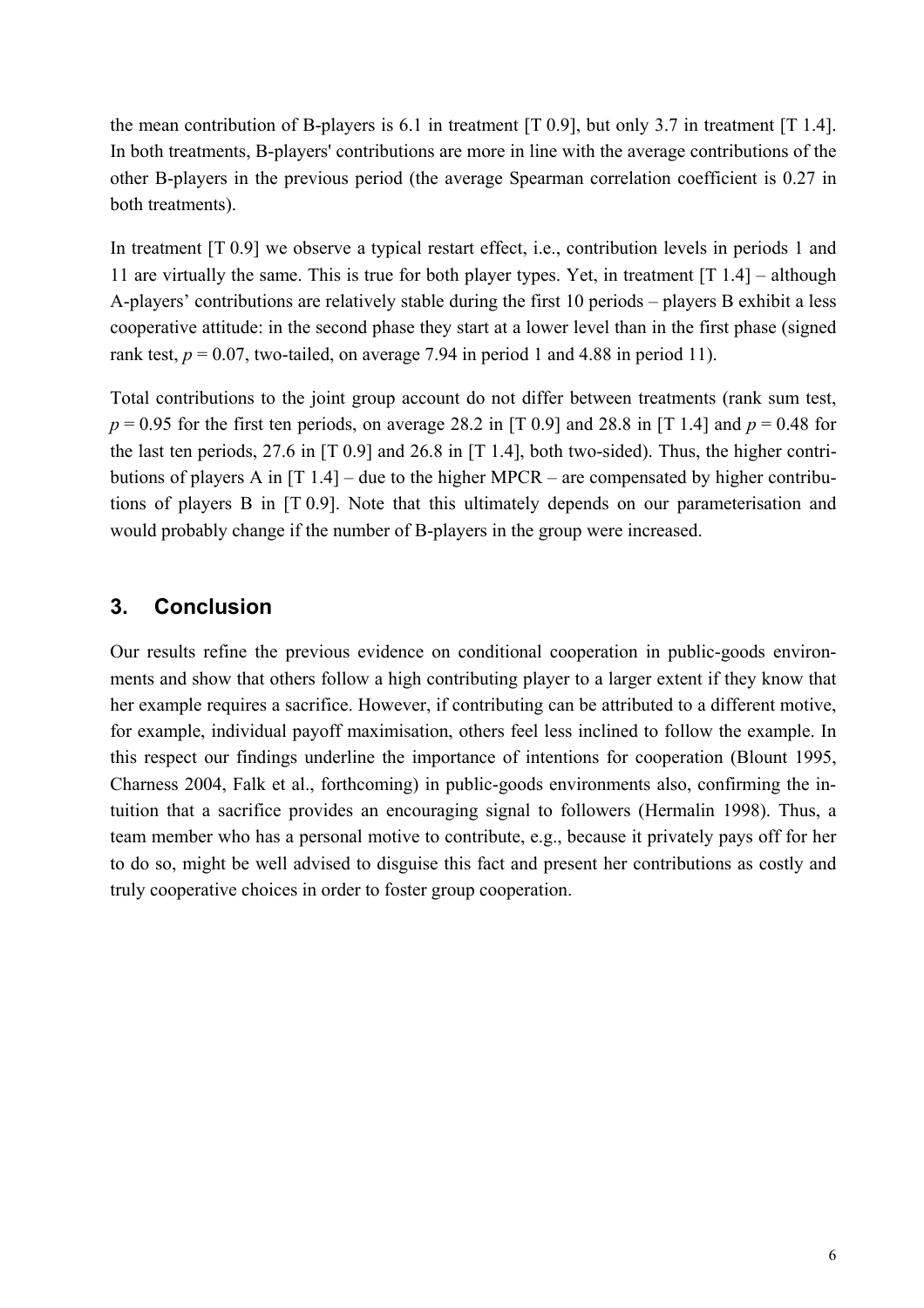# **4. References**

- Andreoni, James (1988) Why free ride? Strategies and Learning in Public-Goods Experiments, *Journal of Public Economics* 37, 291-304.
- Blount, Sally. (1995) When Social Outcomes Aren't Fair: The Effect of Causal Attributions on Preferences, *Organizational Behavior and Human Decision Process* 63, 131-144.
- Charness, Gary (2004) Attribution and Reciprocity in an Experimental Labor Market, *Journal of Labor Economics* 22, 665-688.
- Choi, Yeon, Mai-Dalton, Renate R. (1998) On the Leadership Function of Self-Sacrifice, *Leadership Quarterly* 9(4), 475-501.
- Clarke, Kenneth and Martin Sefton (2001) The Sequential Prisoners Dilemma: Evidence on Reciprocation, *Economic Journal* 111, 51-68.
- Croson, Rachel (1996) Partners and strangers revisited, *Economic Letters* 53, 25-32.
- De Cremer, David, van Knippenberg, Daan (2005) Cooperation as a Function of Leader Self-Sacrifice, Trust, and Identification, *Leadership & Organization Development Journal* 26(5), 355-369.
- Falk, Armin, Ernst Fehr and Urs Fischbacher, Testing Theories of Fairness Intentions Matter, forthcoming in: *Games and Economic Behavior*
- Fischbacher, Urs (2007) z-Tree: Zurich toolbox for ready-made economic experiments, *Experimental Economics* 10, 171-178.
- Fischbacher, Urs, Simon Gächter and Ernst Fehr (2001) Are People Conditionally Cooperative? Evidence from a Public Goods Experiment, *Economics Letters* 71, 397-404.
- Gächter, Simon and Elke Renner (2007) Leading by Example in the Presence of Free-Rider Incentives, Working Paper University of Nottingham.
- Greiner, Ben (2004) An Online Recruitment System for Economic Experiments, In: *Forschung und wissenschaftliches Rechnen 2003. GWDG Bericht*. Vol. 63, edited by Kurt Kremer and Volker Macho, 79-93. Goettingen: Gesellschaft fuer Wissenschaftliche Datenverarbeitung, 2004.
- Güth, Werner, Vittoria Levati, Matthias Sutter, Eline van der Heijden (2007) Leading by example with and without exclusion power in voluntary contribution experiments, *Journal of Public Economics* 91, 1023-1042.
- Hermalin, Benjamin (1998) Toward an Economic Theory of Leadership: Leading by Example, *The American Economic Review* 88, 1188–1206.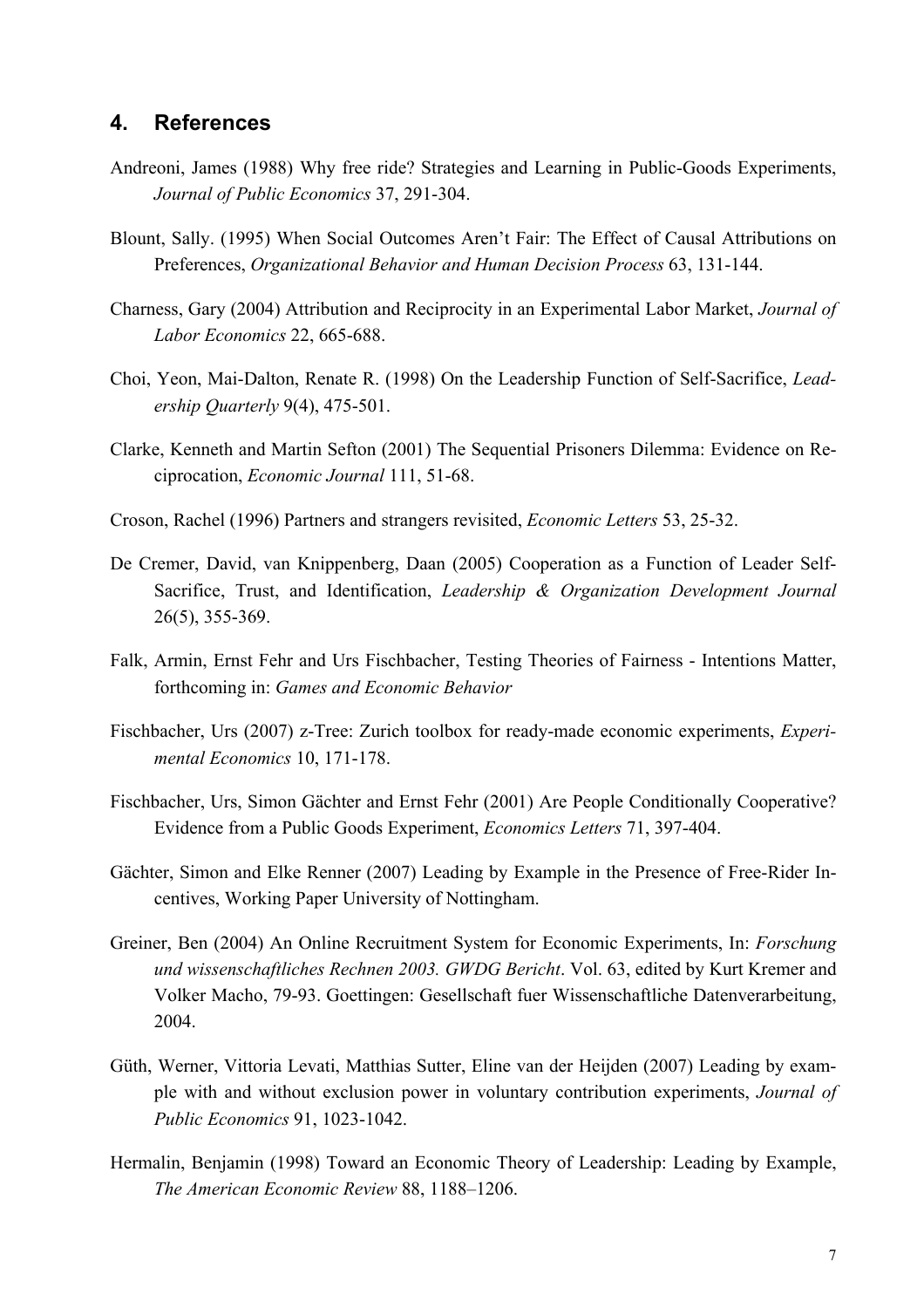- Levati, Vittoria, Matthias Sutter, Eline van der Heijden, Leading by example in a public goods game with heterogeneity and incomplete information, forthcoming in: *Journal of Conflict Resolution*.
- Potters, Jan, Martin Sefton and Lise Vesterlund (2005) After You Endogenous Sequencing in Voluntary Contribution Games, *Journal of Public Economics* 89, 1399-1419.
- Potters, Jan, Martin Sefton and Lise Vesterlund (2007) Leading-by-example and signaling in voluntary contribution games: An experimental study, *Economic Theory* 33, 169-182.
- Zelmer, Jennifer (2003) Linear public goods experiments: A meta-analysis, *Experimental Economics* 6, 299-310.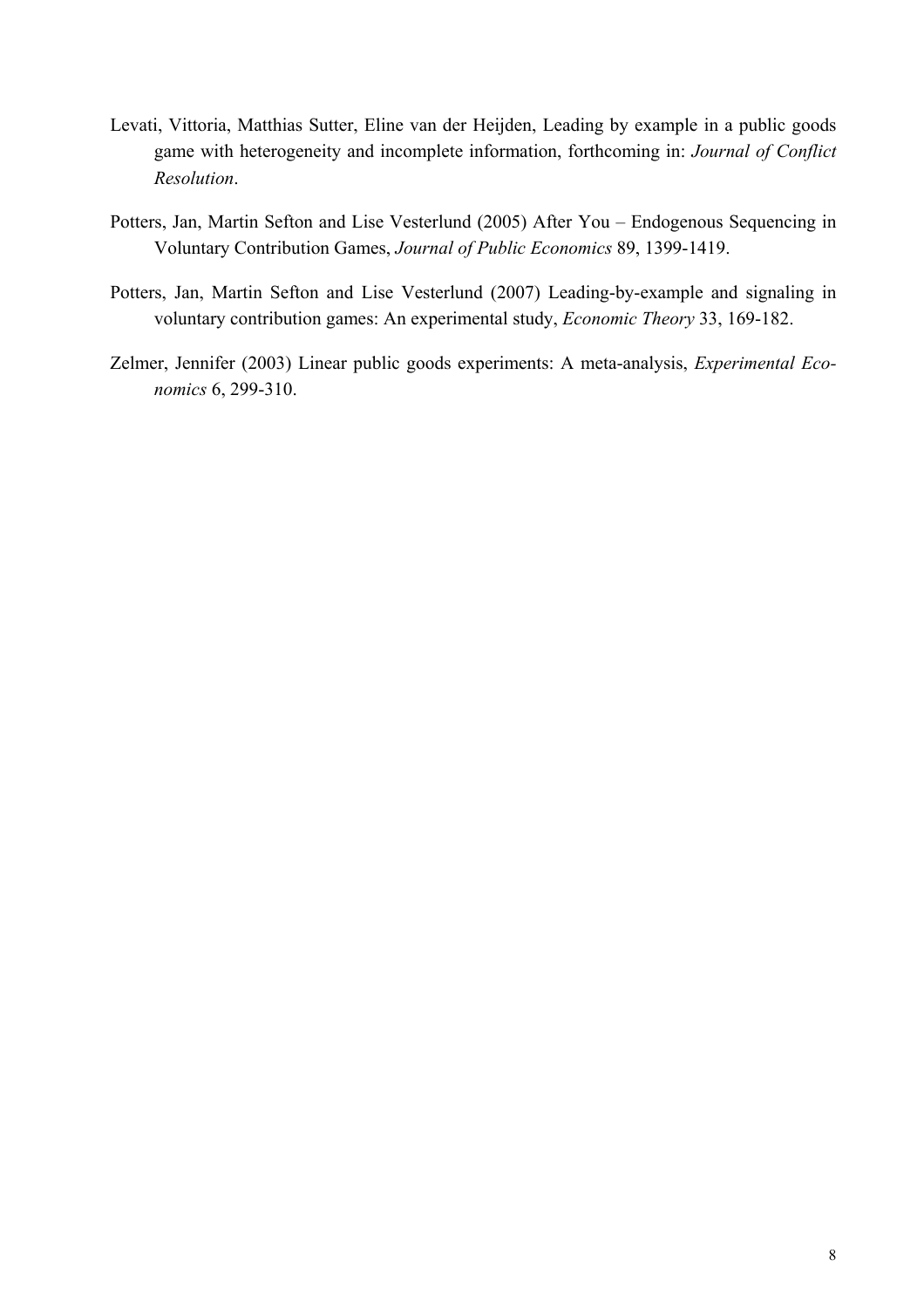# **Appendix**

### **Instructions for the experiment**

(Treatment variations are indicated with  $\{ \}$ )

#### **General introductory information**

- Each participant is endowed with a **starting capital of 340** points credited on his private account independent from the behaviour in the experiment.
- The experiment consists of **two parts**. In the following the course of action of the first part is explained. The instructions of the second part will be handed out later.

#### **Part 1**

#### **Course of action**

- During part 1, you belong to a **group** consisting of **4 participants**. The identity of the other participants remains unknown to you. The composition of the group does not change. During part 1 of the experiment you will exclusively interact with the participants in your group.
- In each group there are two roles: one **type A player** and three **type B players**. The roles will be randomly awarded at the beginning and do not change.
- Part 1 consists of **10 periods**.

As soon as you know your type, please write the type into the following box:



#### **Contribution to the common project**

In each period each group member receives an **endowment of 20 points**. You have to decide how many of the 20 points you want to contribute to a common project. You can keep the remaining points.

#### **Calculation of the payoff of a type A player in one period**

In a period your payoff consists of two components:

- $\bullet$  tokens you keep = endowment your contribution to the project
- earnings from the project =  $1.4 \{0.9\}$  x sum of the contributions of all group members

Thus, if you are a type A player, your payoff is: 20 – your contribution to the project  $+ 1.4$  {0.9} x sum of the contributions of all group members

#### **Calculation of the payoff of a type B player in one period**

In a period your payoff consists of two components:

- $\bullet$  tokens you keep = endowment your contribution to the project
- earnings from the project  $= 0.4$  x sum of the contributions of all group members

Thus, if you are a type B player, your payoff is:

20 – your contribution to the project

 $+ 0.4$  x sum of the contributions of all group members